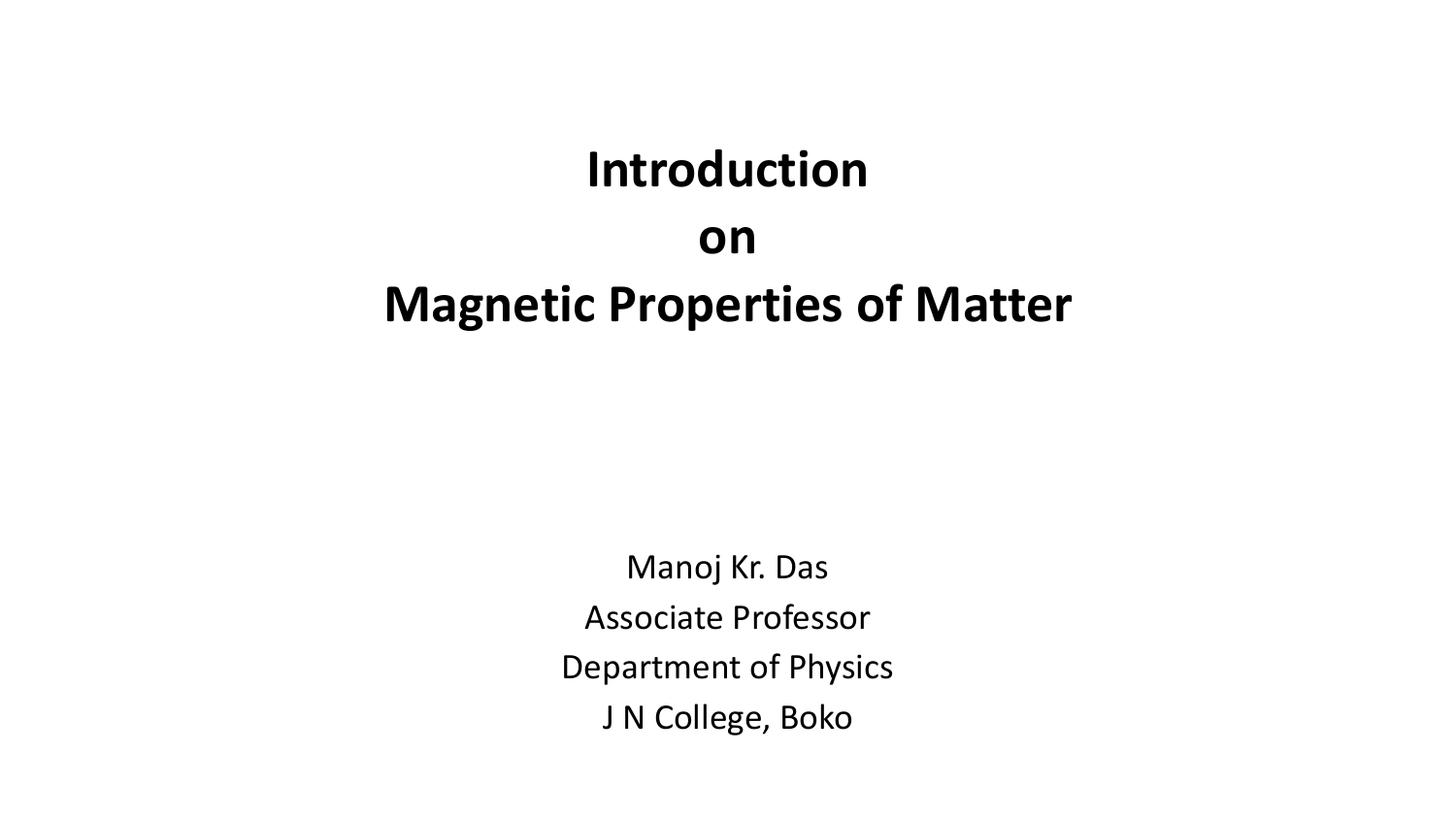## **What is Magnet?**

- The substance consists of an oxide of iron(Fe<sub>3</sub>O<sub>2</sub>), which posses attractive & directive properties.
- These properties weak in natural magnet, but strongly developed in some metals or alloys.
- Prepared magnets are called Bar Magnets, Horse-shoe magnets etc.
- Recently many alloys like tungsten-steel, cobalt-steel are used.
- It seems that alloys have greater degree of quality than iron, nickel etc.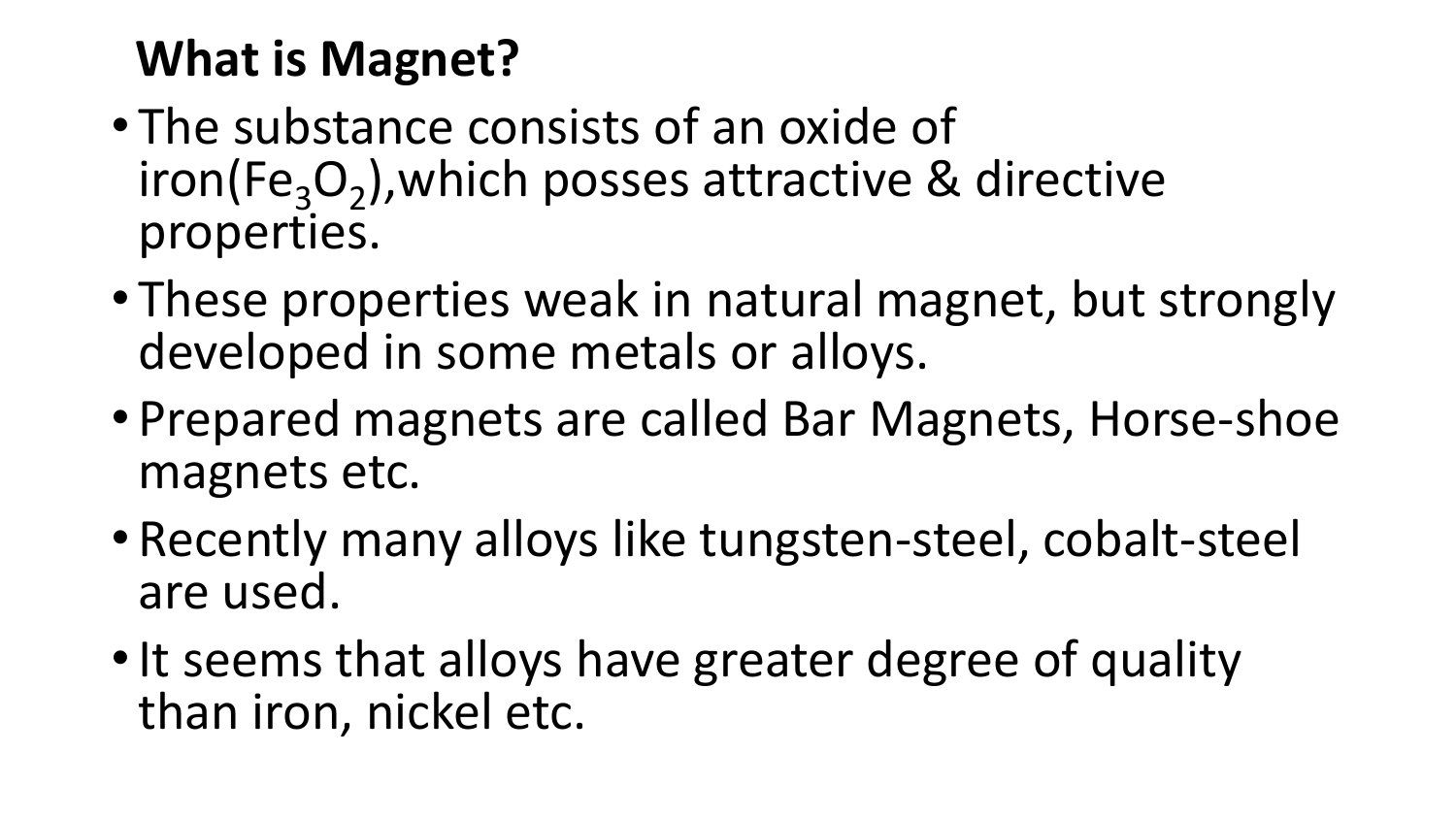### **Coulomb's Law:**

This law states that if two poles are placed at a distance then force between them is

$$
F = K m_1 m_2/r^2
$$

Where  $m_1 \& m_2$  are pole strength and r is the distance between them.

K depends on nature of medium & the unit in which force is measured

In SI unit K=µ/4π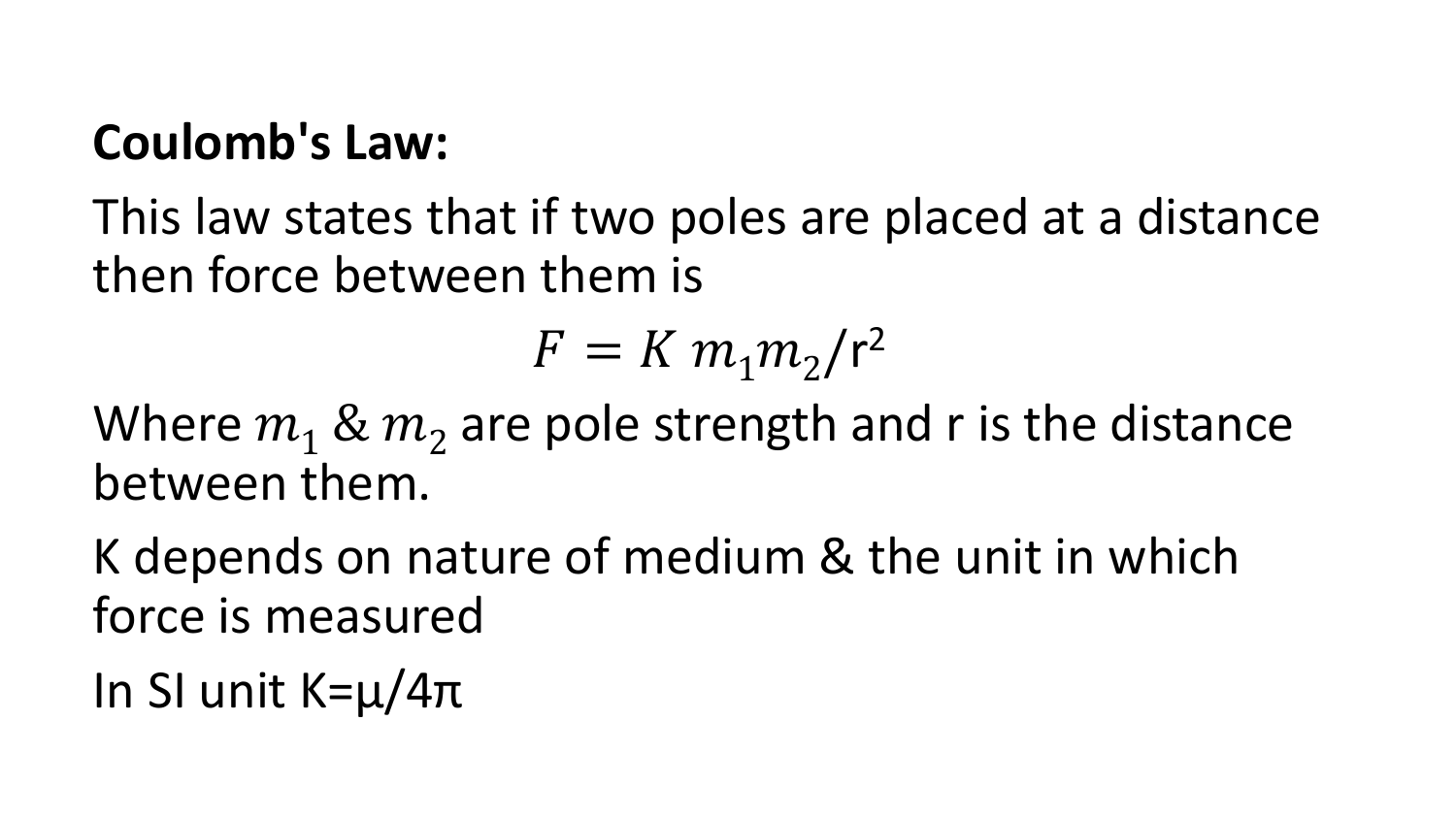## **Magnetic Intensity:**

Force experienced by a unit N-pole around it is called intensity at that point.

SI unit is Newton/Weber

# **Lines of force:**

Path along which a unit N-pole placed in a magnetic field is directed called line of force. The tangent at any point on this curve gives direction of intensity at that point.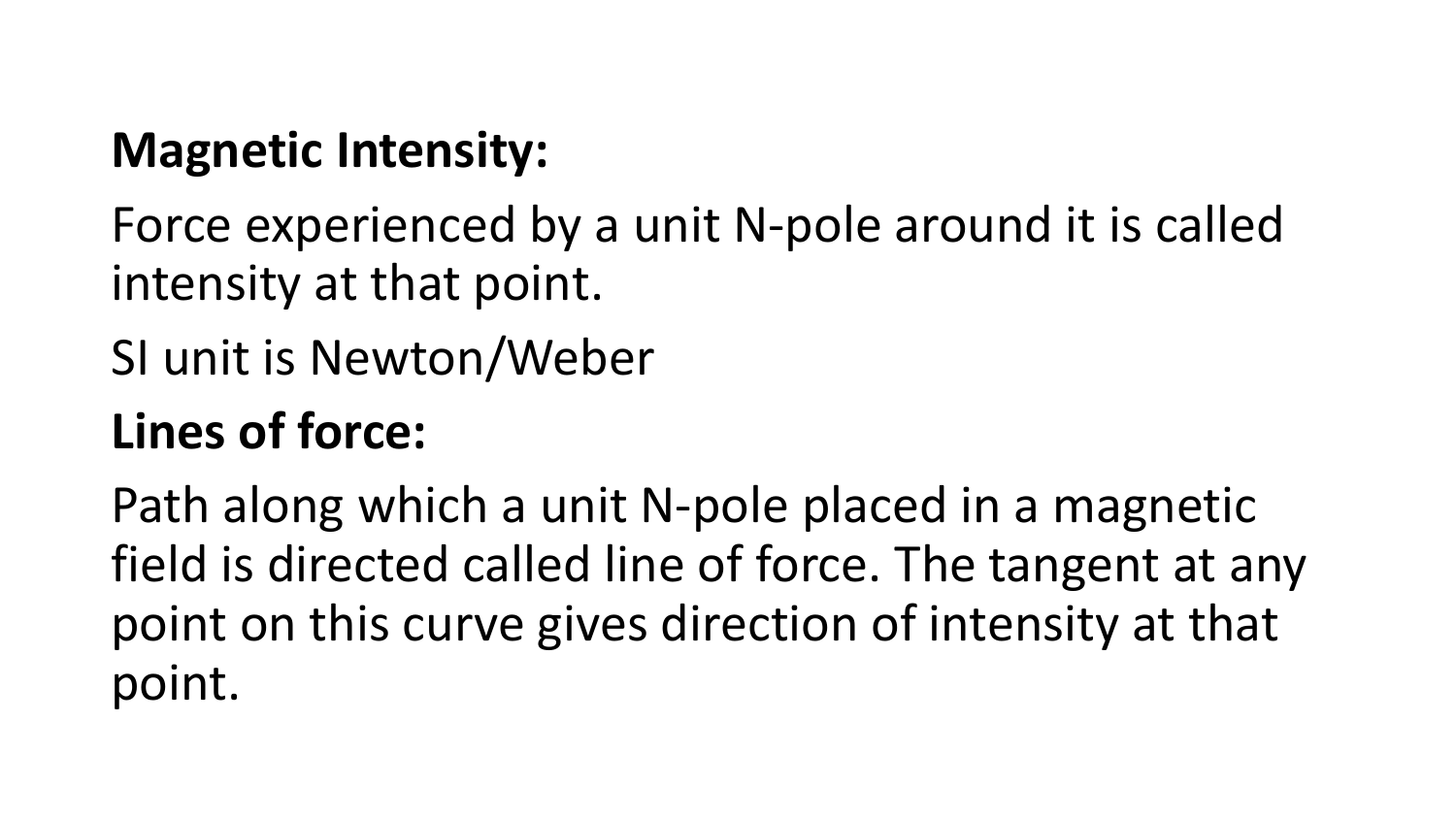#### **Flux:**

Magnetic lines of force lie in all planes around a magnet is known as flux.

SI unit is Weber.

 $1 W = 10<sup>8</sup>$  Maxwell

The flux per unit area is flux density, it is denoted by B and known as Magnetic Induction.

It depend on magnetic field & nature of medium.

 $B = \mu H$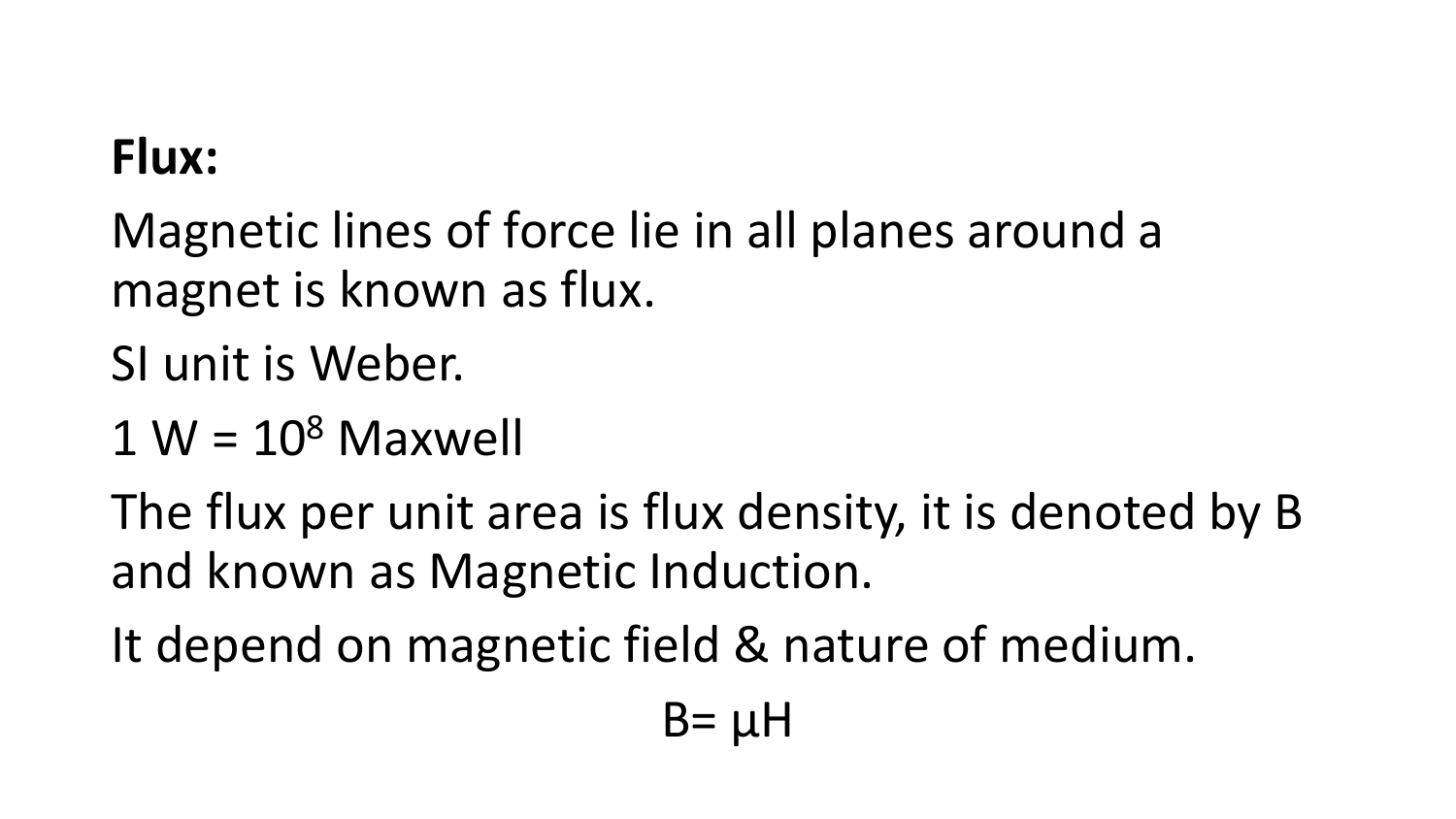#### **Magnetic Moment:**

It is the product of one of pole strength and magnetic length.

 $M=2ml$ 

m is pole strength

2l is length of magnet

### **Magnetic Potential:**

The work done to bring unit N-pole to a certain point is known as magnetic potential at that point.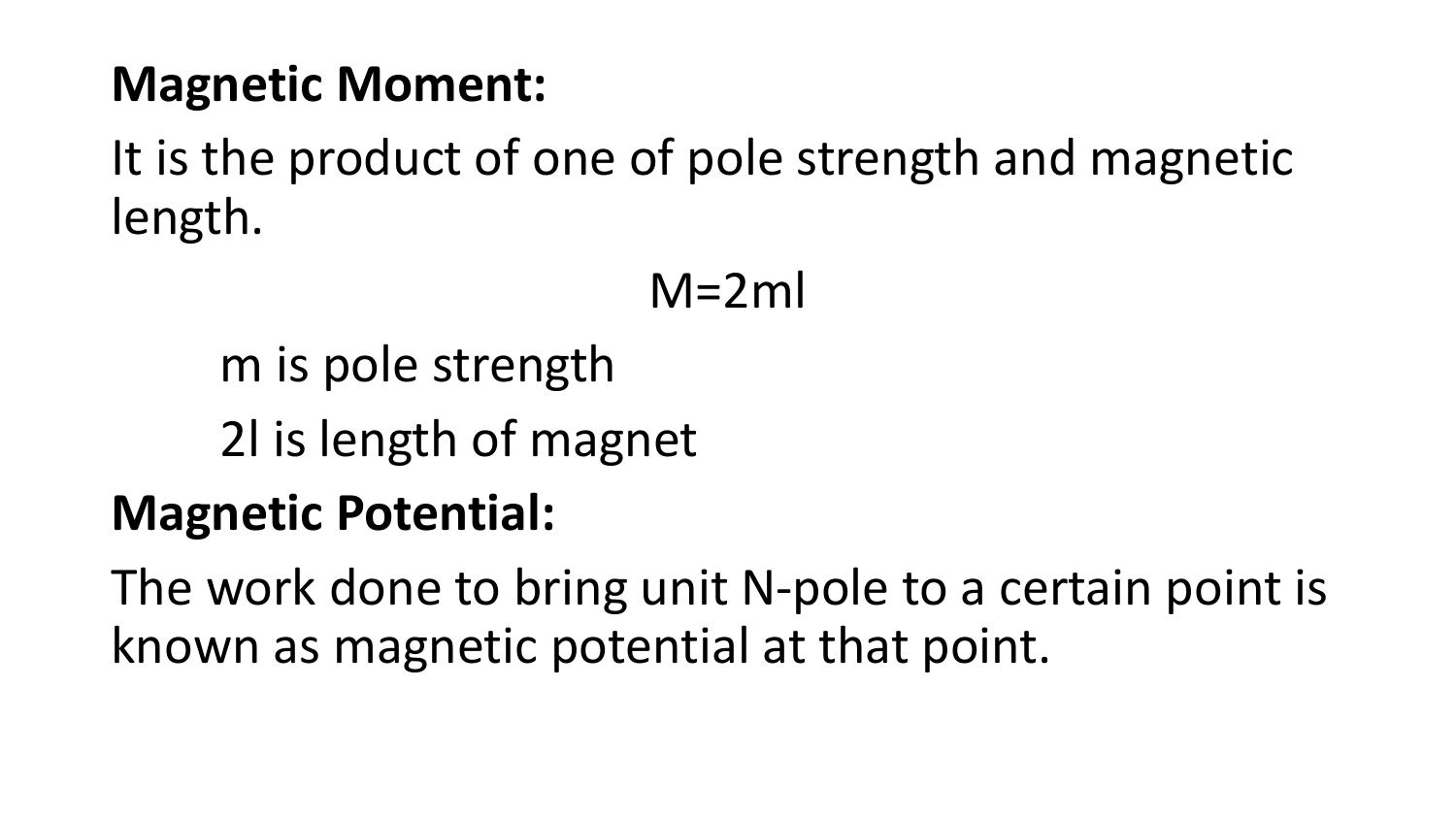Let  $\Phi_A$  and  $\Phi_B$  be the potential at point A and B respectively, then the magnetic intensity

H=  $\Phi$ <sub>A</sub> -  $\Phi$ <sub>B</sub> /AB

If AB is very small and the field is non uniform then

 $H = -d\Phi/dx$ 

or  $d\Phi = -H dx$ 

Where dΦ is the potential difference across AB, dx is distance between them and (–) indicates that work is done against the force. So intensity of magnetic field is define as rate change of magnetic potential at that point.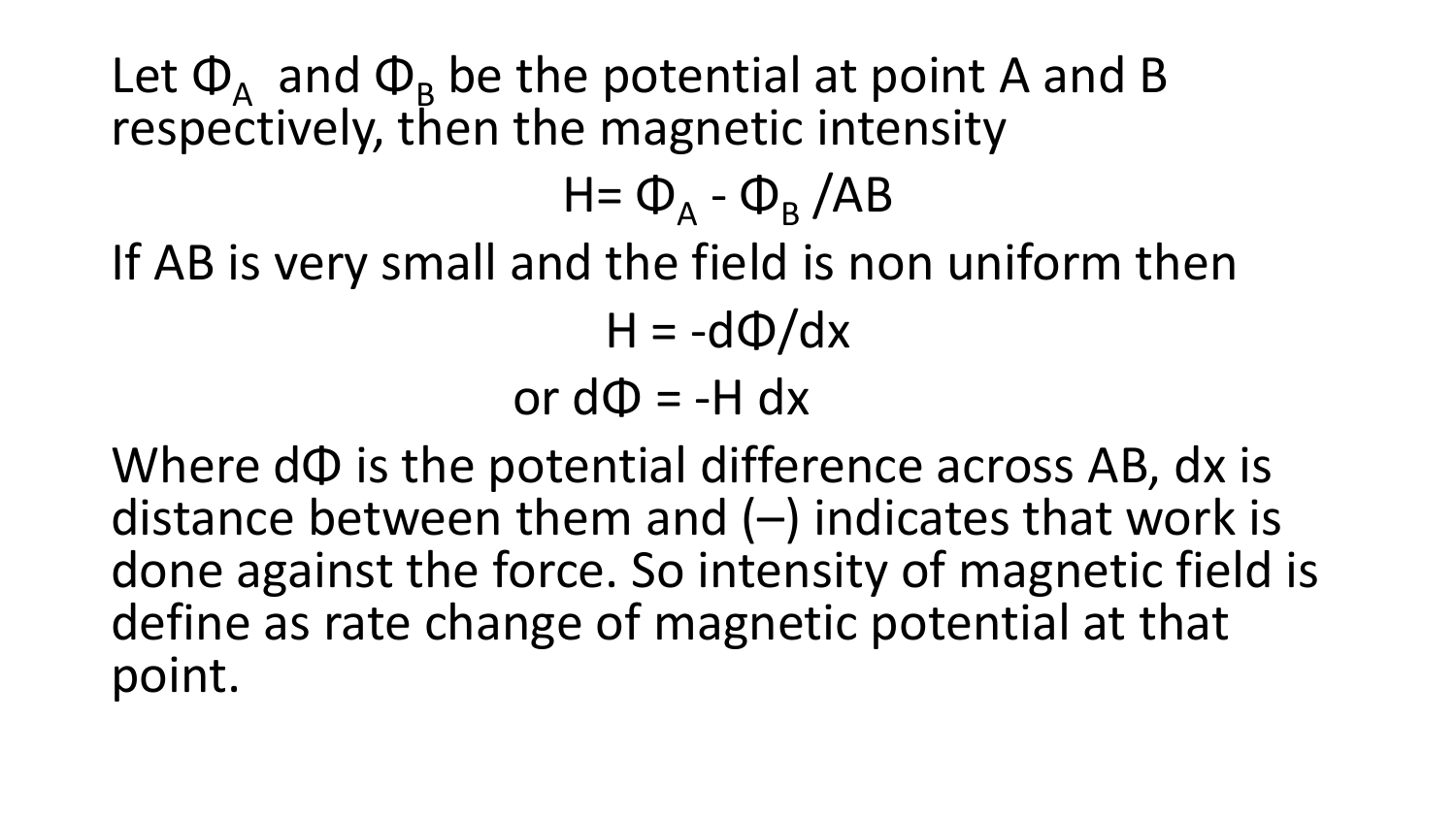# **Intensity of Magnetization:**

If a magnetic substance is placed in a magnetic field, it acquires magnetism due to induction. So the substance possesses a magnetic moment. This moment per unit volume is called the intensity of magnetization.

Let a circular cylinder SN of length 2l and crosssectional area A, its S-end acquires south polarity (–m) and N-end acquires north polarity (+m), so magnetic moment M=2ml and

Intensity of magnetization  $(I_m)$  = Magnetic moment/Volume

$$
=2ml/2lxA=m/A
$$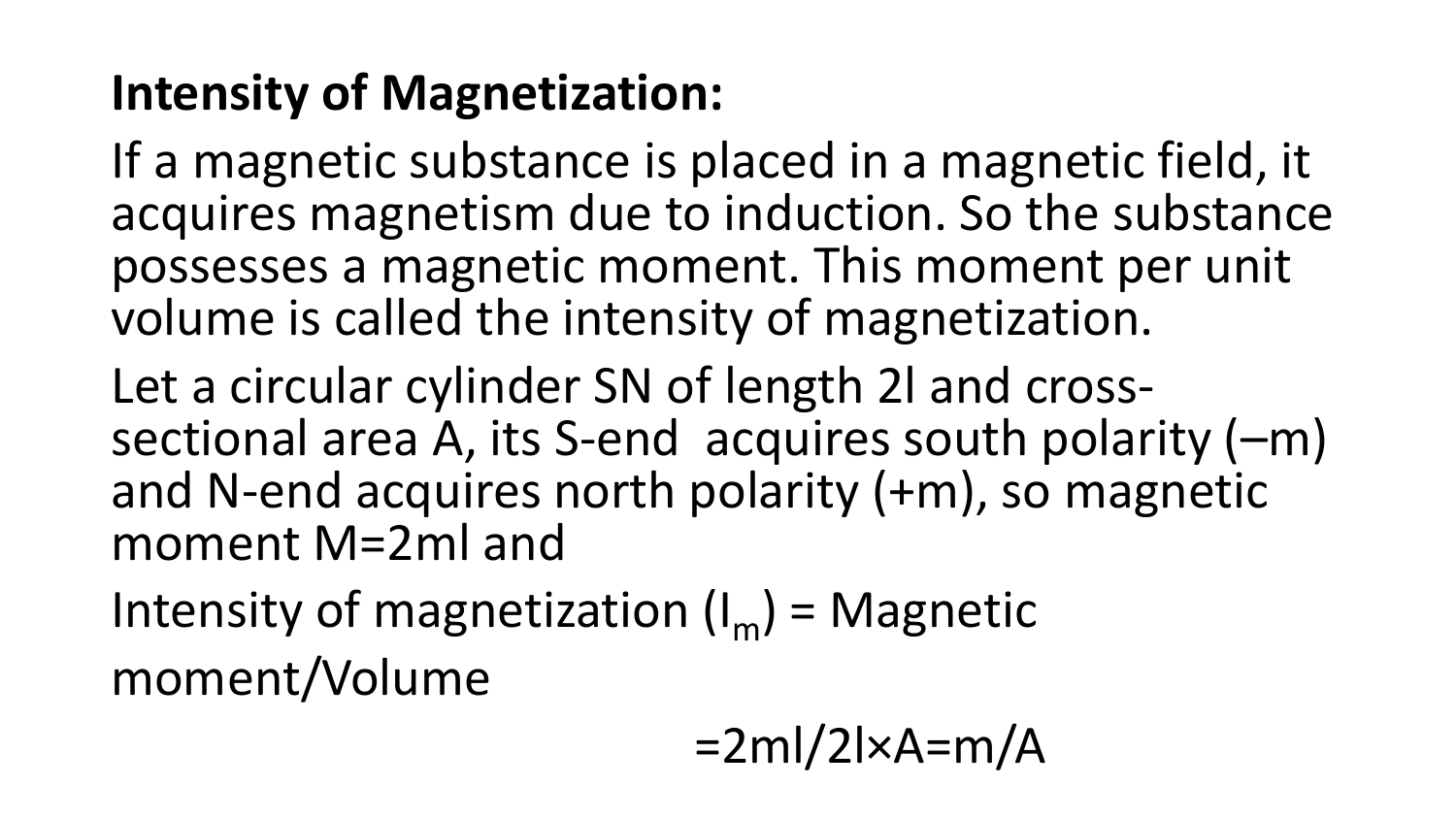Therefore intensity of magnetization may also be defined as the pole strength acquired by the magnetic substance per unit area.

# **Magnetic Shell:**

Magnetic shell is the thin sheet of ferromagnetic materials and uniform thickness and magnetized so that the direction of magnetization is everywhere normal to the surface of the sheet.

Shell are made up of large number of dipoles situated in such a way that materials have opposite polarities at two faces.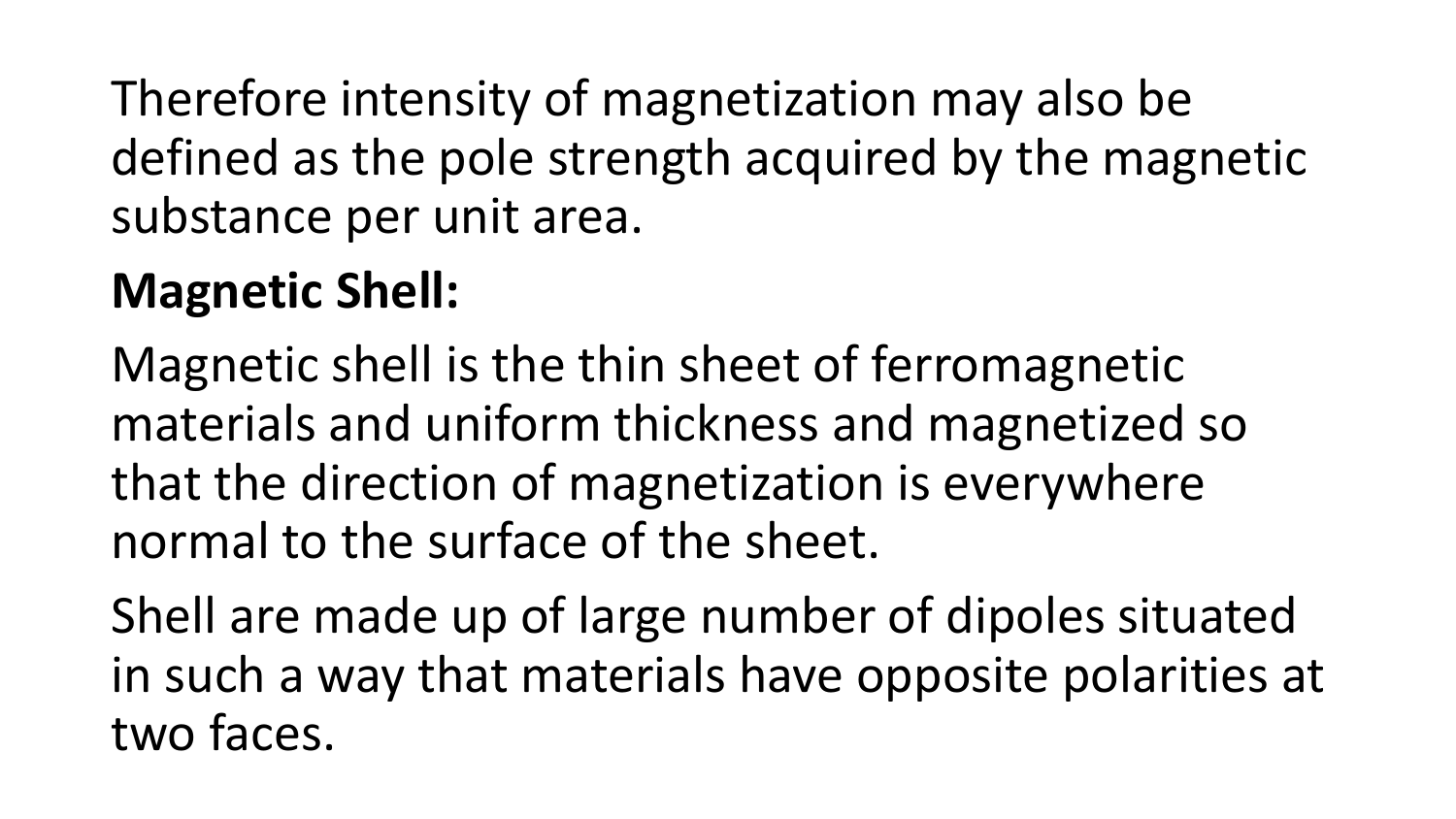Magnetic moment are the vector sum of constituent dipoles

The strength of the shell is equal to the magnetic moment per unit area.

Now  $I_m$ = Magnetic moment/Volume

$$
= M/V
$$
  
= m \times t/A \times t  
= m/A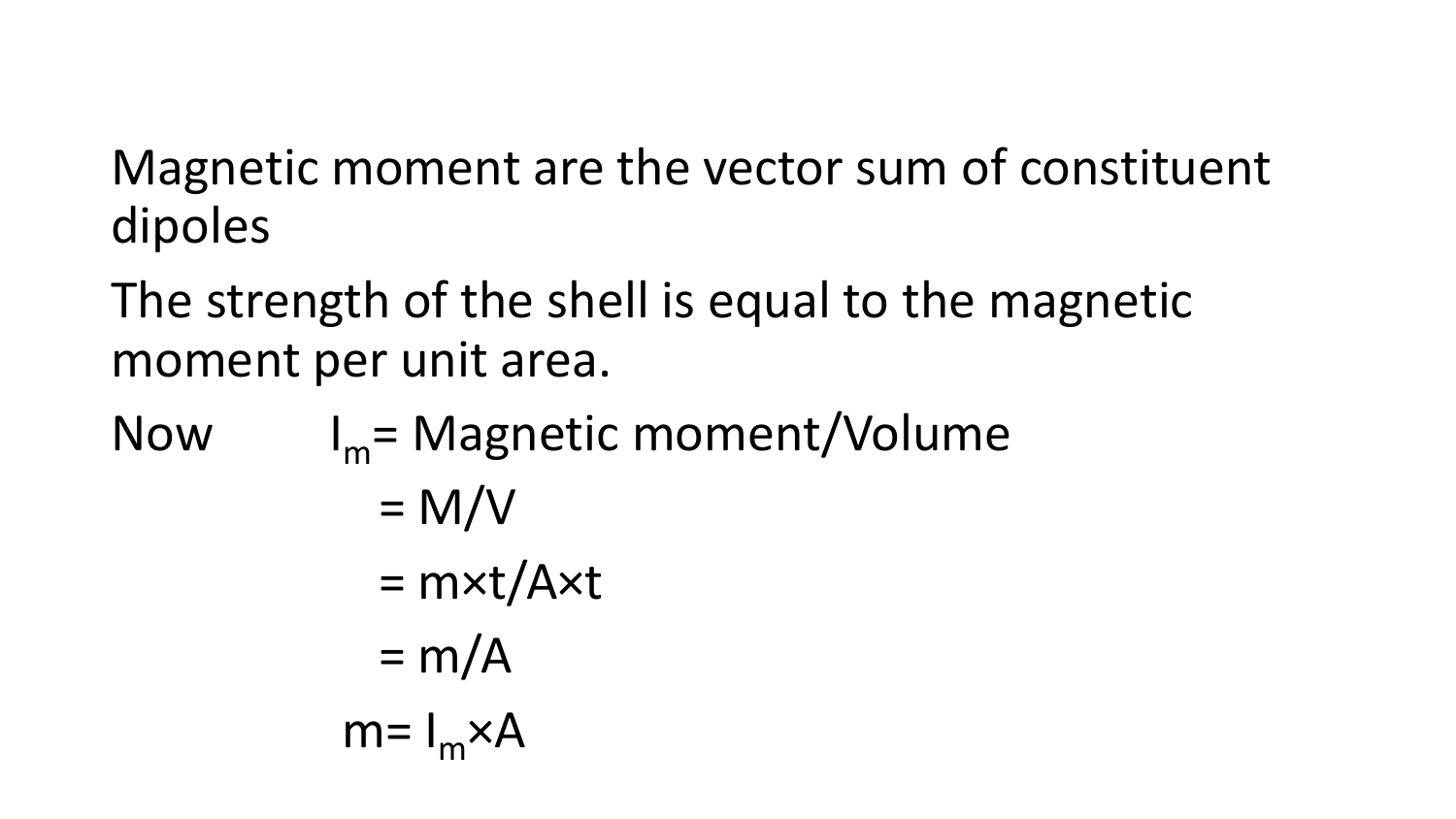### Therefore

Magnetic moment of the shell= m×t

$$
= I_{m} \times A \times t
$$

So strength of the shell

Ω=Magnetic moment /Area

$$
= I_m \times A \times t / A
$$
  
=  $I_m \times t$ 

Here  $I_m$  is the intensity of magnetization, t is the thickness of shell, A is the surface area, V is the volume, m is the pole strength.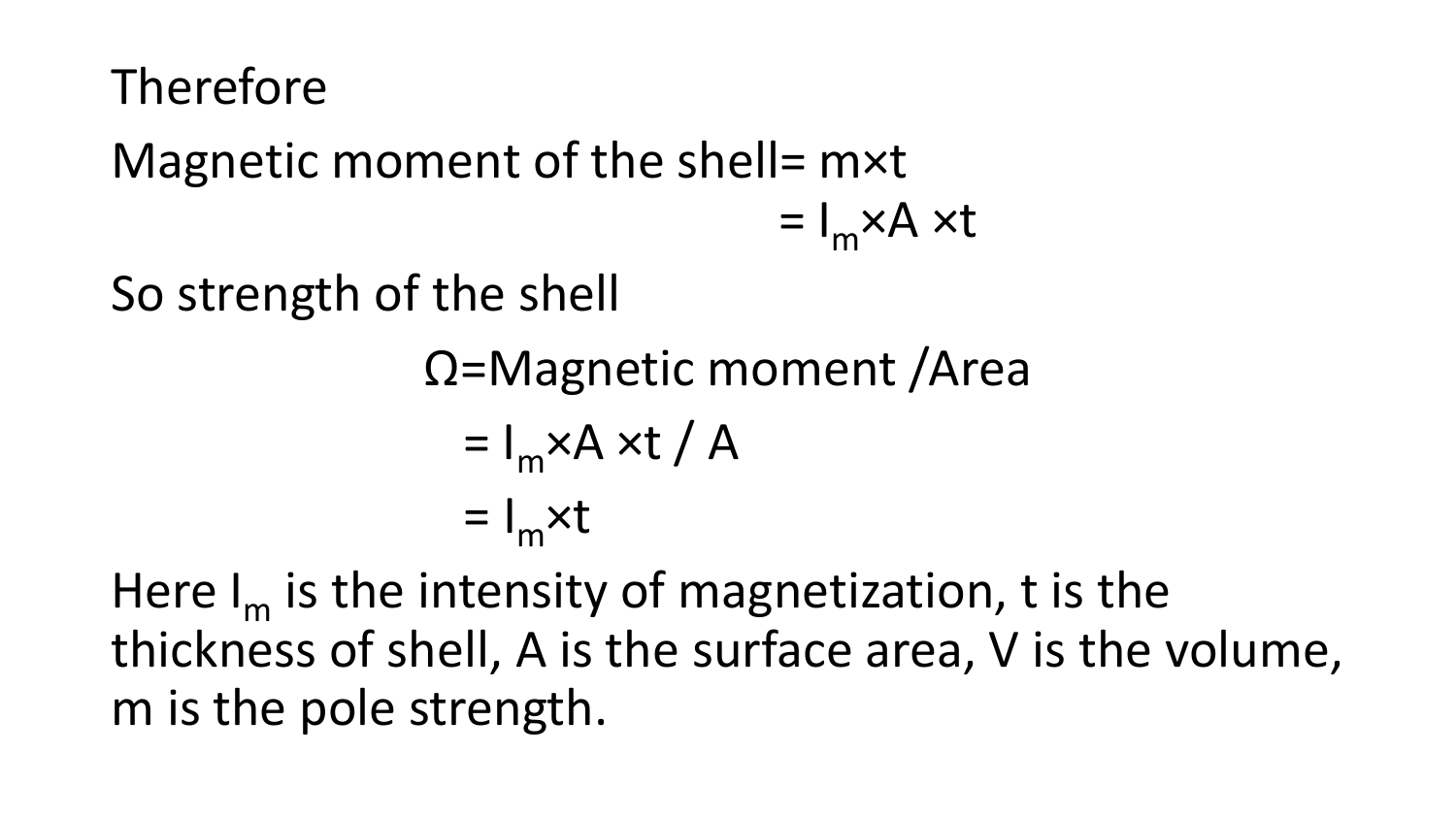## **Magnetic Permeability & Susceptibility:**

If a magnetic substance is placed in a magnetic field the two types of lines of force may be taken into consideration

- (i) Due to magnetizing field
- (ii) Due to magnetization of substance
- Let a cylindrical bar of cross-sectional area A is place in a magnetic field H.
- If the bar is non magnetic the lines of force crossing the cylinder will be  $A \times H$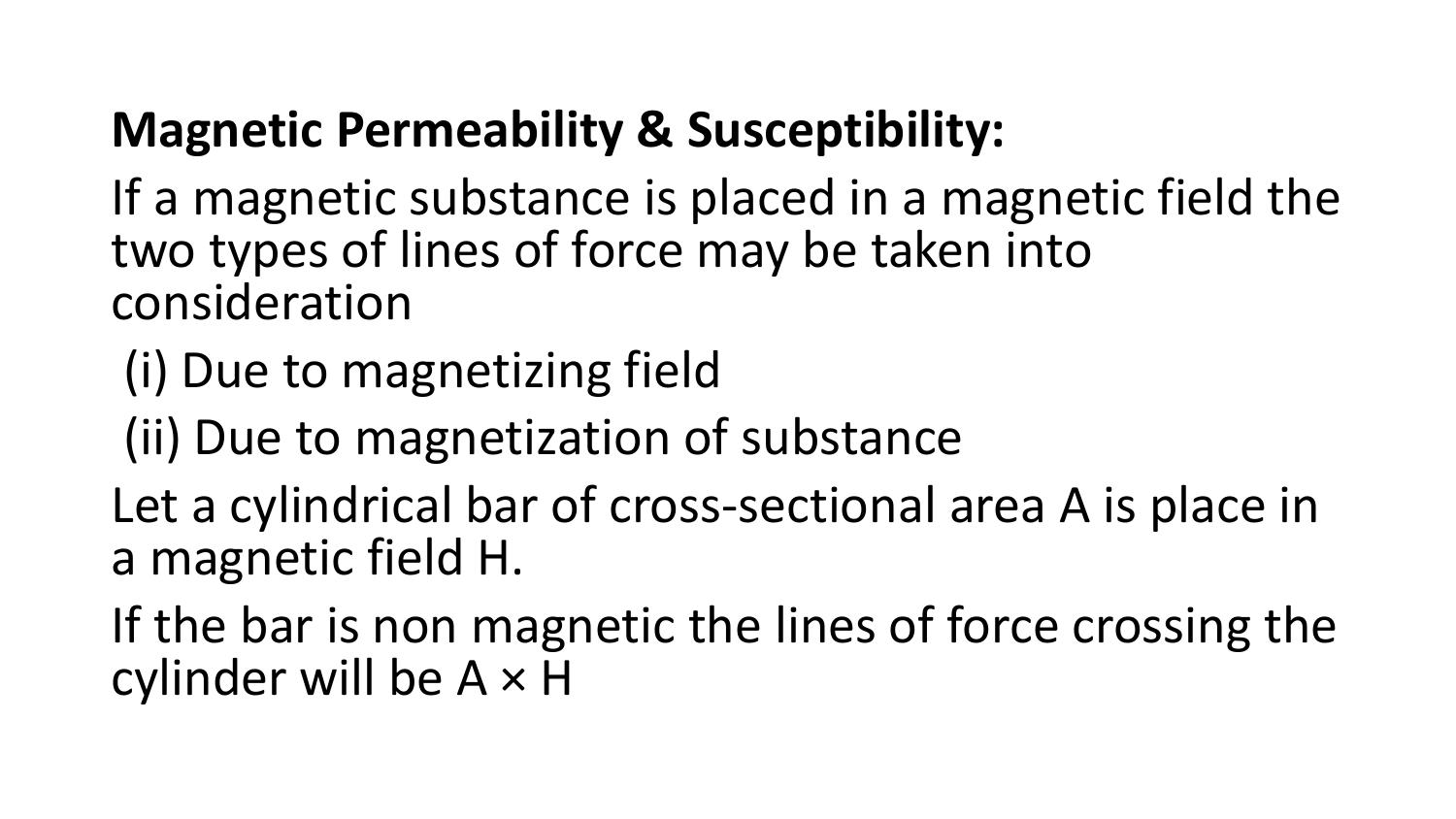But if bar is magnetic substance the substance itself will be magnetized by induction.

Then in addition of original lines of force, a certain number of lines of force enter into the substance due to magnetization.

Therefore the degree to which the lines can penetrate into a magnetic substance is known as permeability.

It depends on the nature of the substance.

In other words the ratio of magnetic induction (B) produced in a magnetic substance to the magnetizing field (H) is called the permeability of the medium.